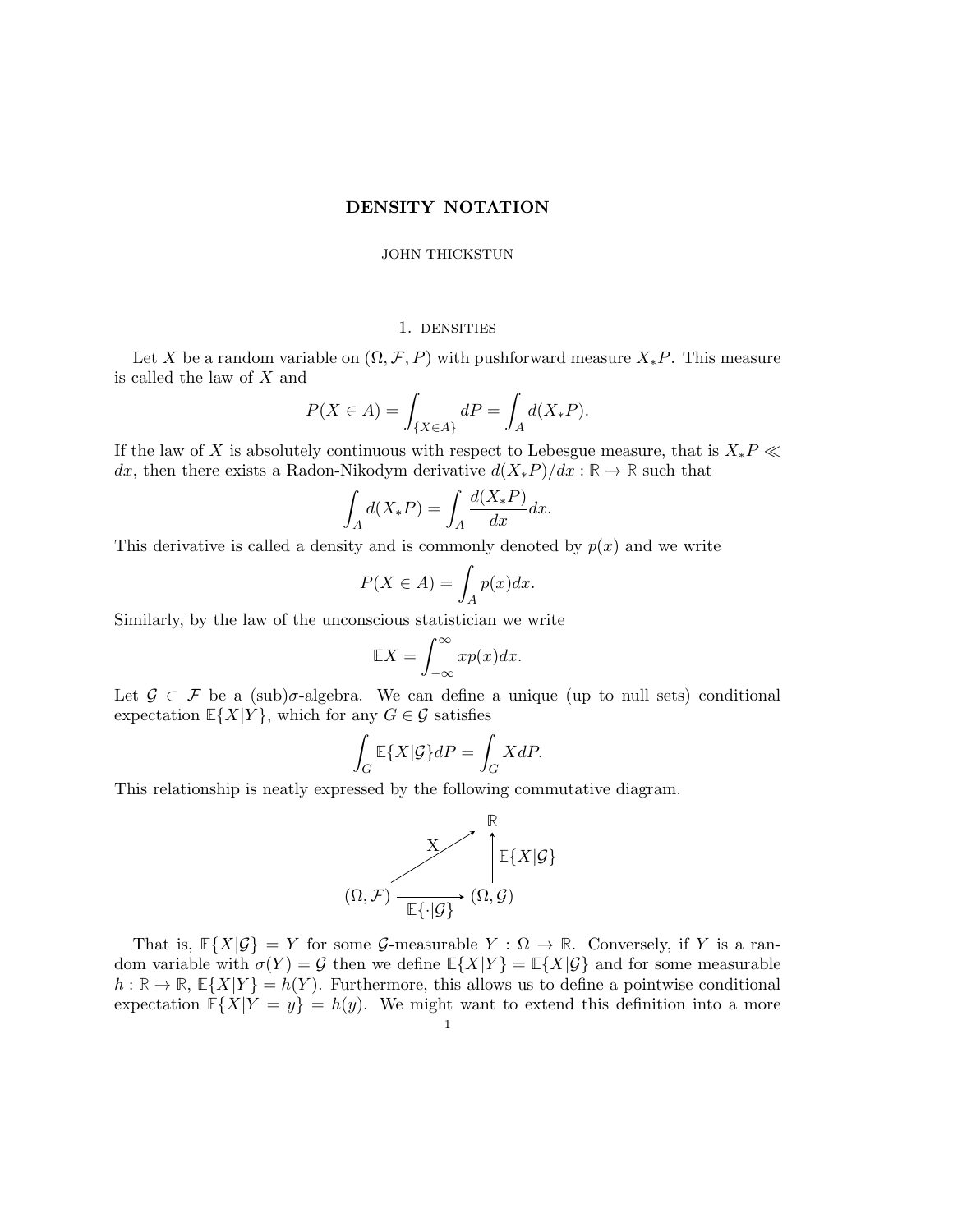#### 2 JOHN THICKSTUN

general  $\mathbb{E}\{X|Y \in A\}$  but here we must be very careful: see, for example, the Borel Kolmogorov paradox.

Recall that  $P(X \in A) = \mathbb{E}\{\mathbb{1}_{\{X \in A\}}\}\$ , and from this observation we can extend our definition of conditional expectation to a definition of conditional probability. In particular, we define  $P(\cdot|\mathcal{G}): \mathcal{F} \times \mathcal{G} \to \mathbb{R}$  by

$$
P(X \in A | \mathcal{G}) = \mathbb{E} \{ \mathbb{1}_{\{X \in A\}} | \mathcal{G} \}.
$$

This construction is not a priori a probability measure. We say that the conditional probability is regular if it in fact does satisfy axioms of probability. We assume from this point on that our conditional probabilities are regular, which allows us to write

$$
P(X \in A | \mathcal{G}) = \int_{\{X \in A\}} dP(\cdot | \mathcal{G}) = \int_A dX_* P(\cdot | \mathcal{G}).
$$

If  $P(\cdot|\mathcal{G}) \ll dx$  then we define a conditional density  $p(x|\mathcal{G}) = dX_*P(\cdot|\mathcal{G})/dx$  and write

$$
P(X \in A | \mathcal{G}) = \int_{A} p(x | \mathcal{G}) dx
$$

If Y generates G then  $\mathbb{E}\{X|\mathcal{G}\} = \mathbb{E}\{X|Y\}$ , and we write

$$
P(X \in A|Y) = \int_A p(x|y)dx.
$$

And likewise,

$$
\mathbb{E}\{X|Y\} = \int_{-\infty}^{\infty} x p(x|y) dx.
$$

# 2. multiple variables

Now let's consider the case of a pair of random variables  $X = (Y, Z)$ . Let's assume both Y and Z are defined on  $(\Omega, \mathcal{F}, P)$ . We can define a joint density in the manner discussed above by

$$
P(Y \in A, Z \in B) = \int_{A \times B} p(y, z) d(y, z).
$$

From this definition, Fubini's theorem, and the definition of a single-variable density,

$$
P(Y \in A) = P(X \in A \times \mathbb{R}) = \int_{A \times \mathbb{R}} p(y, z) d(y, z)
$$

$$
= \int_A \int_{-\infty}^{\infty} p(y, z) dz dy = \int_A p(y) dy.
$$

This holds for all A and it follows that a.s.

$$
p(y) = \int_{-\infty}^{\infty} p(y, z) dz, \quad p(z) = \int_{-\infty}^{\infty} p(z, y) dz.
$$